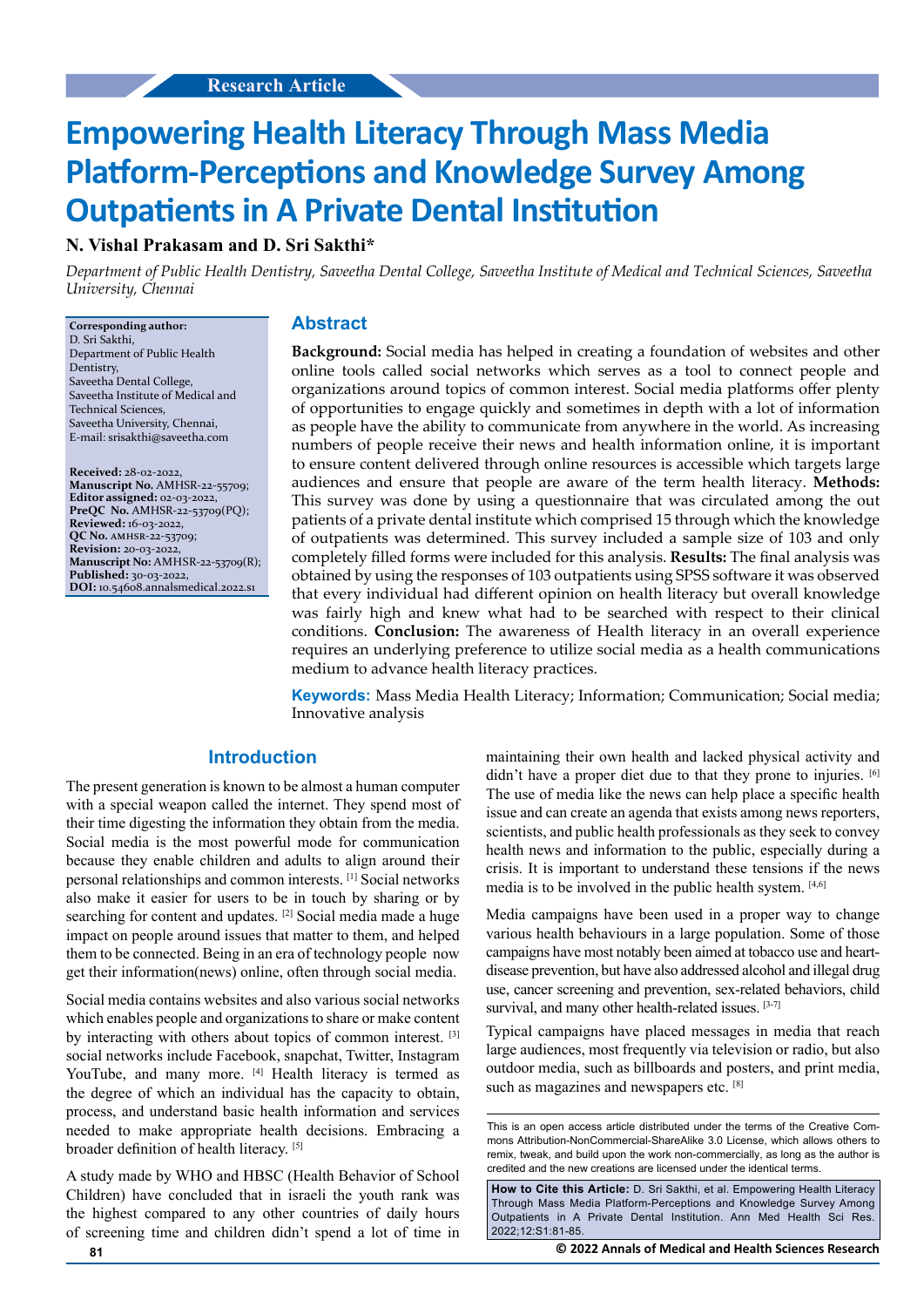Media has dominated over the years, and so has our population. It is said to be mass media when a large number of the population use it and no doubt being in a world of technology, media has made a great impact. As our population increases, chronic infections and all the health related problems also increase thus there is a decrease in doctor patient ratio and making it difficult in having a proper doctor patient communication thus, by awareness on health literacy through media can help in improving the awareness on health literacy, [9] Thus it is essential to understand and know the mindset of the public on health literacy which will provide a gateway to locate and improve the essential factors that are required which will improve the knowledge on health literacy to the general public.

Our team has extensive knowledge and research experience that has translate into high quality publications. [10-18,19-29] Hence the current study was conducted with an aim to study the perceptions regarding mass media as a platform for enhancing health literacy.

## **Materials and Methods**

**Study design:** A cross sectional questionnaire survey.

## **Study setting**

OPD Department in a private dental institution in Chennai.

#### **Sample size**

80 out patients attending the OPD department.

## **Sampling and scheduling**

Owing to the nature of the study design and setting, a convenience sampling method was used. And the data was collected over a period of one month.

#### **Survey instrument**

A pre tested and validated questionnaire was used to measure the baseline knowledge, attitude and practice regarding the pandemic and alternative therapies for the same.

## **Inclusion and exclusion criteria**

All those who were willing to participate were included in the study. Those who were not willing and those who had language barrier in answering the english version of the questionnaire were excluded from the study.

#### **Ethical clearance**

Prior to the start of the study, ethical clearance was obtained from the institution ethical committee of Saveetha university

## **Statistical analysis**

The responses from the google sheet were transferred into an excel and were then exported to SPSS software, version 25. Descriptive statistics was done using frequency and percentage. Inferential statistics was done using Chi square test. Interpretation was based on a p value less than 0.05, which was considered statistically significant. Comparisons were done between independent variables like age, gender, occupation and knowledge, attitude practice responses by the participants.

## **Results**

A total of 103 general outpatients participated in this study, out of these patients 68% were male and 31% of females. Out of all the patients the average age group was between 20-25 years. Gender and Age wise comparisons were made to check significance in difference in terms of knowledge, attitude and practice and it was found to be not significant. (Figure 1) and (Figure 2).

Majority of the patients participating were students with 45% (Figure 2) which is an ideal group for this study as it mainly focuses on the knowledge of health literacy among the young generation. The knowledge component revealed that 47% of the participants actually knew what is health literacy while 27% did not know the terminology while 25% had a vague idea about health literacy. As media played a vital role in understanding health literacy, 52% of the patients used the platform of media to search for symptoms related to their problem. Since a proper decision and treatment plan cannot be made on their own 82% of the participants consulted a doctor after searching their symptoms through the web.

Communication between a doctor and a patient is very much essential for the doctor to understand the actual problem and treat accordingly as per the patient's complaints 54% of the patients understood what the doctor prescribed while 25% of the patients partially understood and nearly 16% never consulted a doctor as mentioned in (figure 3 and Figure 4).

Gender and Age wise comparisons were made to check significance in difference in terms of the actual source of obtaining the knowledge on health literacy and it was found that 66% of individuals preferred google and only 10% of individuals preferred television to obtain knowledge of health literacy.



**Figure 1:** The following pie chart denotes the percentage distribution of responses related to occupation of outpatients. Blue (66.02%) denotes the percentage of the individuals using google and the green (17.48%) denotes the other modes used for obtaining knowledge on health literacy. The yellow represents (6.80%) individuals who used radio to obtain knowledge. Purple represents (9.71%) of individuals who used radio as a tool to obtain knowledge on health literacy.

**Annals of Medical and Health Sciences Research | Volume 12 | Issue S1 | January-February 2022 82**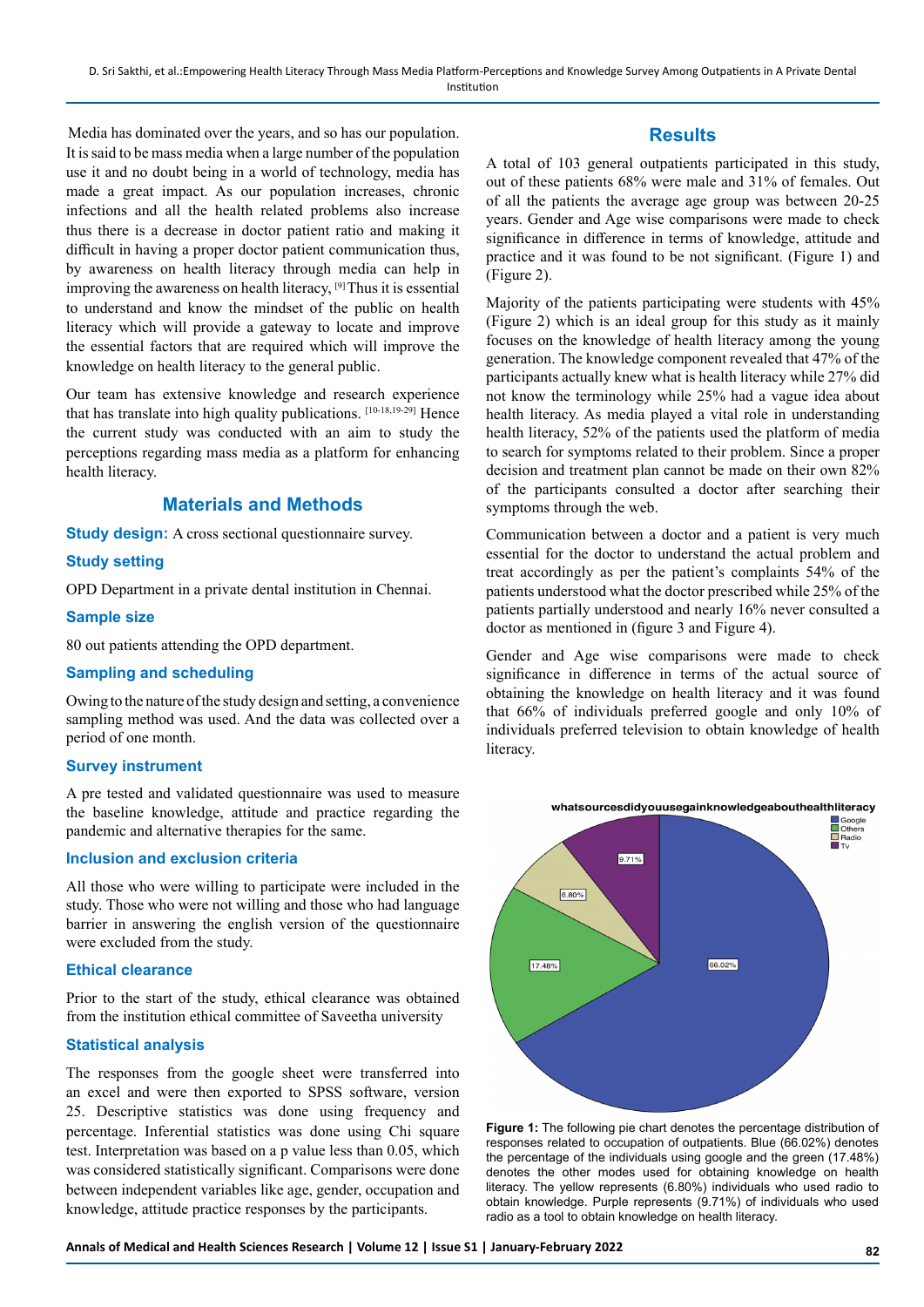D. Sri Sakthi, et al.: Empowering Health Literacy Through Mass Media Platform-Perceptions and Knowledge Survey Among Outpatients in A Private Dental Institution



**Figure 2:** The following pie chart denotes the responses related to the understanding of the patients of doctor's prescription, Blue (16.50%) denotes the percentage of patients who never consulted a doctor. Green (25.24%) denotes the percentage of patients who have a slight understanding of what the doctor prescribes. Yellow (3.88%) represents the percentage of patients who don't understand the prescription of the doctor. Purple (54.37%) represents the percentage of patients who understand the prescription of the doctor.





**Figure 3:** The following bar graph shows association between gender and percentage of patients who use the internet to search their symptoms. X-axis denotes the usage of the internet to find medical diagnosis. Y-axis the percentage of participants using the internet to find their medical diagnosis was 32.04% males and 20.39% females. Blue bar represents the Male individuals, and the green bar represents the responses of Female individuals. In all categories of responses, males showed a high percentage compared to that of females. In those categories 32% of males responded "Yes", hence it is inferred that males try to be more cautious and try to look after their families wellbeing by doing some additional research of their own. Chi square analysis was done and the association was found to be statistically not significant, p-value 0.127(p>0.05) hence statistically not significant.

## **Discussion**

This study explored the different perceptions among the general public who were outpatients regarding mass media as a platform in improving and also to assess the knowledge on health literacy. In this study a total sample size of 103 outpatients with the participation of 68% male and 31% female in a private dental institute was assessed by a questionnaire. The questionnaire



**Figure 4:** The following bar graph shows association between gender and percentage of patients who use the internet to search their symptoms. X-axis denotes the mass media sources. Y-axis the percentage of participants using Google as their main mass media source of information to find their medical diagnosis was over 25.24% females and 40.78% males. Blue bar represents the Male individuals, and the Green bar represents the responses of Female individuals. Hence by observing the above graph it can be inferred that, males tend to show more commitment in acquiring knowledge on some diseases through the internet this shows the level of responsibilities of males when it comes to their families. Chi square analysis was done and the association was found to be statistically not significant, p-value 0.134(p>0.05) hence statistically not significant.

contained some general questions as well as some specific questions. General questions were formulated to assess the general awareness of respondents about health literacy as well as media. [30]

Though many people feel that the media should improve awareness about health literacy, the obtained results are not statistically significant. About 28.16% females and 54.37% males felt more awareness should be provided whereas 2.91% females and 14.56% males felt that the awareness created was adequate. A previous article contradicts our result by informing us that adequate awareness about health literacy is provided by media but it depends on the each individual's capability of using media[31].in a recent study a similar question was asked with relation with source of obtaining knowledge on health literacy concluded that on Analysis of data depicted that 43.85% respondents strongly agreed that TV was the most effective media for health communication; whereas only 03.08% respondents strongly disagreed about it. On the other hand, 32.31% and 4.61% respondents had both perceptions they agreed and disagreed respectively. Interestingly 16.15% respondents were not able to decide as they neither agree nor disagree. Whereas the source of obtaining knowledge of health literacy was quite different here the use of google of 66% was more as technology has improved over the years people prefer a quick and a simple way of obtaining information in a click of a button. Only 9% of individuals questioned have seen TV to obtain knowledge on health literacy. [32]

Limitation of this study is that it was conducted as an overall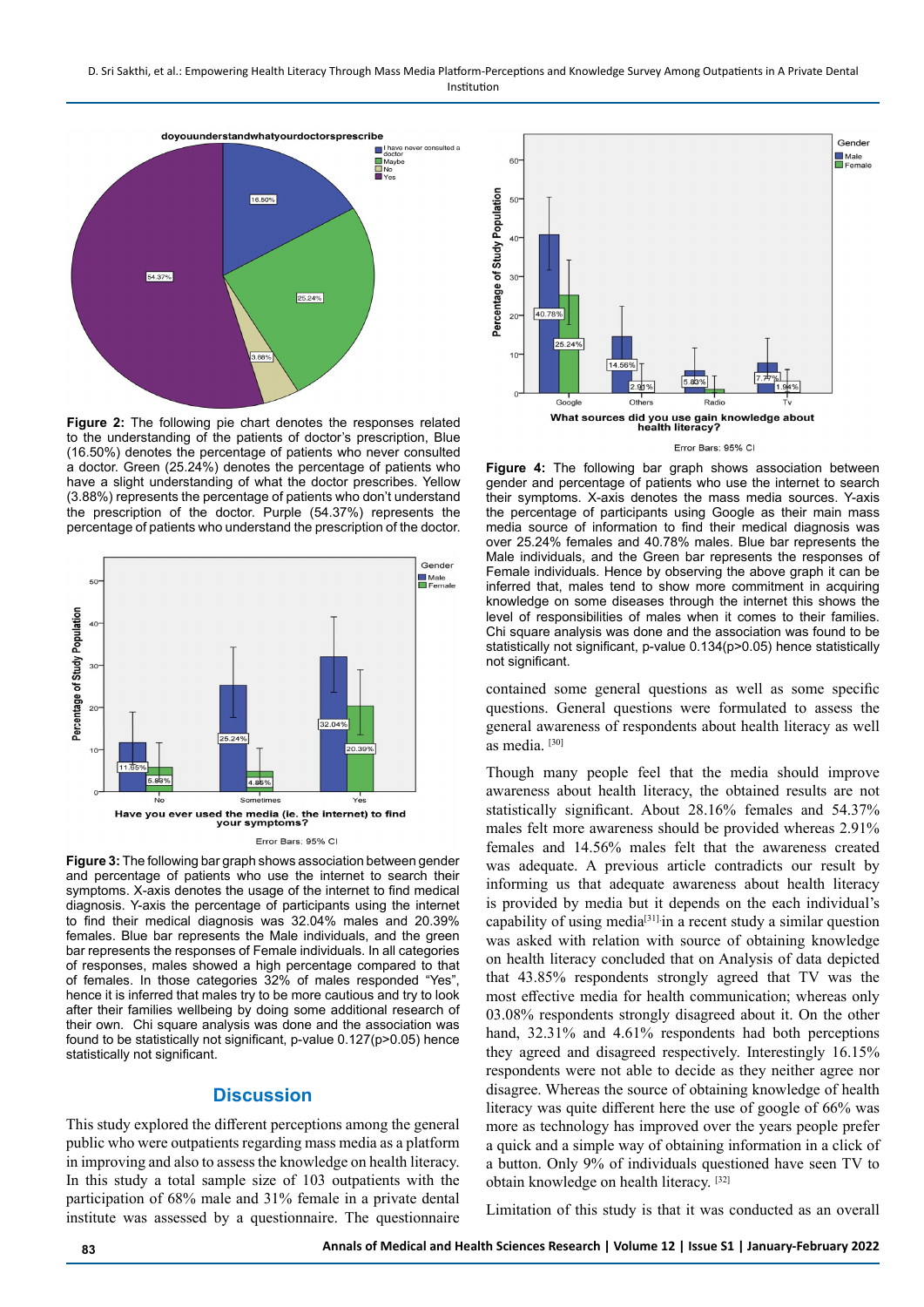account of media including digital media, print media and new media. The present study did not account for every media, since every media has unique traits in influencing the audience. Similarly, the following study did not include any traditional media e.g. puppetry, folk shows, roadshows, traditional storytelling, debates for spreading health education interventions should be improved to include methods for improving popular health literacy through school-based health education straightly towards children and teenagers as well as more efforts made at adults.

Improved health literacy can brighten the ability and motivation of individuals to solve personal health problems by themselves by enabling them to apply skills in response to various health problems arising throughout life. Since social media are becoming popular day by day, a separate study should be proposed on the role of new media in spreading health education to our population.

More research should be proposed towards this study in order to find a link between different media and the health education among common people.

## **Conclusion**

This study revealed the knowledge of the general public about media's influence on health literacy. Health literacy is an important aspect of one's personality. Media being a social organization has a lot of great potential in influencing the life of people. Media plays an important role in spreading health education as it has a wide reach among the population in the world. The internet is still the most effective mode of media for health communication, and can further enhance its popularity in spreading the news on oral health hygiene.

# **Acknowledgment**

The authors would like to thank all the participants for their valuable support and saveetha dental college for their support in conducting the study.

# **Conflict of Interest**

All the authors declare that there was no conflict of interest in the present study.

# **Source of Funding**

NRV HOSPITAL, The present project is supported/funded/ sponsored by Saveetha Institute of Medical and Technical Sciences Saveetha Dental College and Hospitals, Saveetha University.

## **References**

- 1. Papen U. [Literacy, learning and health: a social practices](https://search.informit.org/doi/abs/10.3316/aeipt.179045) [view of health literacy. Literacy and numeracy Studies.](https://search.informit.org/doi/abs/10.3316/aeipt.179045) 2009;16(2):19-34.
- 2. Fouad SA. [Mass Media and Social Media Impact on Health](https://books.google.co.in/books/about/Mass_Media_and_Social_Media_Impact_on_He.html?hl=&id=8SHXvQEACAAJ&redir_esc=y) [Literacy of Diabetic Patients in Egypt: Assessment of](https://books.google.co.in/books/about/Mass_Media_and_Social_Media_Impact_on_He.html?hl=&id=8SHXvQEACAAJ&redir_esc=y) [Egyptian Diabetic Patients Health Literacy and Its Effect](https://books.google.co.in/books/about/Mass_Media_and_Social_Media_Impact_on_He.html?hl=&id=8SHXvQEACAAJ&redir_esc=y) [on Patient Empowerment](https://books.google.co.in/books/about/Mass_Media_and_Social_Media_Impact_on_He.html?hl=&id=8SHXvQEACAAJ&redir_esc=y) (Doctoral dissertation, American University in Cairo).
- 3. Turow J. [Understanding Mass Media and the Importance of](https://www.taylorfrancis.com/chapters/mono/10.4324/9780203852101-12/understanding-mass-media-importance-media-literacy-joseph-turow)

[Media Literacy.](https://www.taylorfrancis.com/chapters/mono/10.4324/9780203852101-12/understanding-mass-media-importance-media-literacy-joseph-turow) InMedia Today, 2010 Update 2010;7:36-69. Routledge.

- 4. Howitt D. [Health, Ill Health and the Mass Media.](https://www.sciencedirect.com/science/article/pii/B9780080289182500173?via%3Dihub) The Mass Media & Social Problems. 1982;157-68.
- 5. Payne JG, [Schulte SK. Mass media, public health, and achieving](https://www.tandfonline.com/doi/abs/10.1080/713851972?journalCode=uhcm20)  [health literacy](https://www.tandfonline.com/doi/abs/10.1080/713851972?journalCode=uhcm20). J Health Commun. 2003;8(S1):124-125.
- 6. Austin EW, Kallman DI, Kistler M. [Media literacy approaches](https://books.google.co.in/books?hl=en&lr=&id=cCMlDwAAQBAJ&oi=fnd&pg=PA65&dq=Austin+EW,+Kallman+DI,+Kistler+M.+Media+Literacy+Approaches+for+Improving+Youth+and+Family+Health+%5BInternet%5D.+International+Handbook+of+Media+Literacy+Education.+2017.+p.+65%E2%80%9382.+&ots=uzVRYw-ZsG&sig=VvZ4JXDT6gEqYVZO1n60GdvslfQ&redir_esc=y#v=onepage&q&f=false)  [for improving youth and family health.](https://books.google.co.in/books?hl=en&lr=&id=cCMlDwAAQBAJ&oi=fnd&pg=PA65&dq=Austin+EW,+Kallman+DI,+Kistler+M.+Media+Literacy+Approaches+for+Improving+Youth+and+Family+Health+%5BInternet%5D.+International+Handbook+of+Media+Literacy+Education.+2017.+p.+65%E2%80%9382.+&ots=uzVRYw-ZsG&sig=VvZ4JXDT6gEqYVZO1n60GdvslfQ&redir_esc=y#v=onepage&q&f=false) In International handbook of media literacy education 2017;21:65-82.
- 7. Nutbeam D, Levin-Zamir D, Rowlands G. [Health Literacy](https://www.mdpi.com/books/pdfdownload/book/1104)  [in Context-Settings, Media, and Populations](https://www.mdpi.com/books/pdfdownload/book/1104). MDPI-Multidisciplinary Digital Publishing Institute 2019;250.
- 8. Prathap DP, Ponnusamy KA. [Mass media and symbolic](https://papers.ssrn.com/sol3/papers.cfm?abstract_id=1731467)  [adoption behavior of rural women](https://papers.ssrn.com/sol3/papers.cfm?abstract_id=1731467). SIMILE 2007;7:1-10.
- 9. Cooke-Jackson A. [Health Literacy. The International](https://www.researchgate.net/profile/Angela-Cooke-Jackson/publication/332991622_Health_Literacy/links/5e5415c44585158f40eb51cc/Health-Literacy.pdf)  [Encyclopedia of Media Literacy.](https://www.researchgate.net/profile/Angela-Cooke-Jackson/publication/332991622_Health_Literacy/links/5e5415c44585158f40eb51cc/Health-Literacy.pdf) 2019;10:1-6.
- 10. Mathew MG, Samuel SR, Soni AJ, Roopa KB. [Evaluation of](https://link.springer.com/article/10.1007/s00784-020-03204-9)  [adhesion of Streptococcus mutans, plaque accumulation on](https://link.springer.com/article/10.1007/s00784-020-03204-9)  [zirconia and stainless steel crowns, and surrounding gingival](https://link.springer.com/article/10.1007/s00784-020-03204-9)  [inflammation in primary molars: Randomized controlled](https://link.springer.com/article/10.1007/s00784-020-03204-9)  [trial.](https://link.springer.com/article/10.1007/s00784-020-03204-9) Clin Oral Investig. 2020;24(9):3275-3280.
- 11. Samuel SR. [Can 5-year-olds sensibly self-report the impact](https://europepmc.org/article/med/32416620)  [of developmental enamel defects on their quality of life](https://europepmc.org/article/med/32416620)? Int J Clin Pediatr Dent. 2020;31(2):285-286.
- 12. Samuel SR, Kuduruthullah S, Al Shayeb M, Elkaseh A, Varma SR, Nadeem G et al. [Impact of pain, psychological-distress,](https://www.sciencedirect.com/science/article/pii/S1319562X20305179)  [SARS-CoV2 fear on adults' OHRQOL during COVID-19](https://www.sciencedirect.com/science/article/pii/S1319562X20305179)  [pandemic.](https://www.sciencedirect.com/science/article/pii/S1319562X20305179) Saudi J Biol Sci. 2021;28(1):492-494.
- 13. Samuel SR, Kuduruthullah S, Khair AM, Shayeb MA, Elkaseh A, Varma SR. [Dental pain, parental SARS](https://onlinelibrary.wiley.com/doi/full/10.1111/ipd.12757)‐CoV‐2 fear and [distress on quality of life of 2 to 6 year](https://onlinelibrary.wiley.com/doi/full/10.1111/ipd.12757)‐old children during [COVID](https://onlinelibrary.wiley.com/doi/full/10.1111/ipd.12757)‐19. Int J Clin Pediatr Dent. 2021;31(3):436-441.
- 14. Samuel SR, Acharya S, Rao JC. [School Interventions–based](https://onlinelibrary.wiley.com/doi/abs/10.1111/jphd.12348)  Prevention of Early‐[Childhood Caries among 3–5](https://onlinelibrary.wiley.com/doi/abs/10.1111/jphd.12348)‐year‐old [children from very low socioeconomic status: Two](https://onlinelibrary.wiley.com/doi/abs/10.1111/jphd.12348)‐year [randomized trial](https://onlinelibrary.wiley.com/doi/abs/10.1111/jphd.12348). J Public Health Dent. 2020;80(1):51-60.
- 15. Vikneshan M, Saravanakumar R, Mangaiyarkarasi R, Rajeshkumar S, Samuel SR, Suganya M et al. [Algal biomass](https://www.sciencedirect.com/science/article/pii/S1319562X20303697)  [as a source for novel oral nano-antimicrobial agent.](https://www.sciencedirect.com/science/article/pii/S1319562X20303697) Saudi J Biol Sci. 2020;27(12):3753-3758.
- 16. Chellapa LR, Shanmugam R, Indiran MA, Samuel SR. [Biogenic nanoselenium synthesis, its antimicrobial,](https://www.icevirtuallibrary.com/doi/abs/10.1680/jbibn.19.00054)  [antioxidant activity and toxicity. Bioinspired, Biomimetic](https://www.icevirtuallibrary.com/doi/abs/10.1680/jbibn.19.00054)  [and Nanobiomaterials](https://www.icevirtuallibrary.com/doi/abs/10.1680/jbibn.19.00054). 2020;9(3):184-189.
- 17. Samuel SR, Mathew MG, Suresh SG, Varma SR, Elsubeihi ES et al. [Pediatric dental emergency management and](https://www.sciencedirect.com/science/article/pii/S1319562X21000735)  [parental treatment preferences during COVID-19 pandemic](https://www.sciencedirect.com/science/article/pii/S1319562X21000735)  [as compared to 2019](https://www.sciencedirect.com/science/article/pii/S1319562X21000735). Saudi J Biol Sci. 2021;28(4):2591-2597.
- 18. Barma MD, Muthupandiyan I, Samuel SR, Amaechi BT. [Inhibition of Streptococcus mutans, antioxidant property](https://www.sciencedirect.com/science/article/abs/pii/S0003996921000959)  [and cytotoxicity of novel nano-zinc oxide varnish.](https://www.sciencedirect.com/science/article/abs/pii/S0003996921000959) Arch Oral Biol. 2021;126:105132.
- 19. Muthukrishnan L. [Nanotechnology for cleaner leather](https://link.springer.com/article/10.1007/s10311-020-01172-w)  [production: a review](https://link.springer.com/article/10.1007/s10311-020-01172-w). Environ Chem Lett. 2021;19(3):2527- 2549.
- 20. Muthukrishnan L. [Multidrug resistant tuberculosis–](https://www.sciencedirect.com/science/article/abs/pii/S0009279721000338)